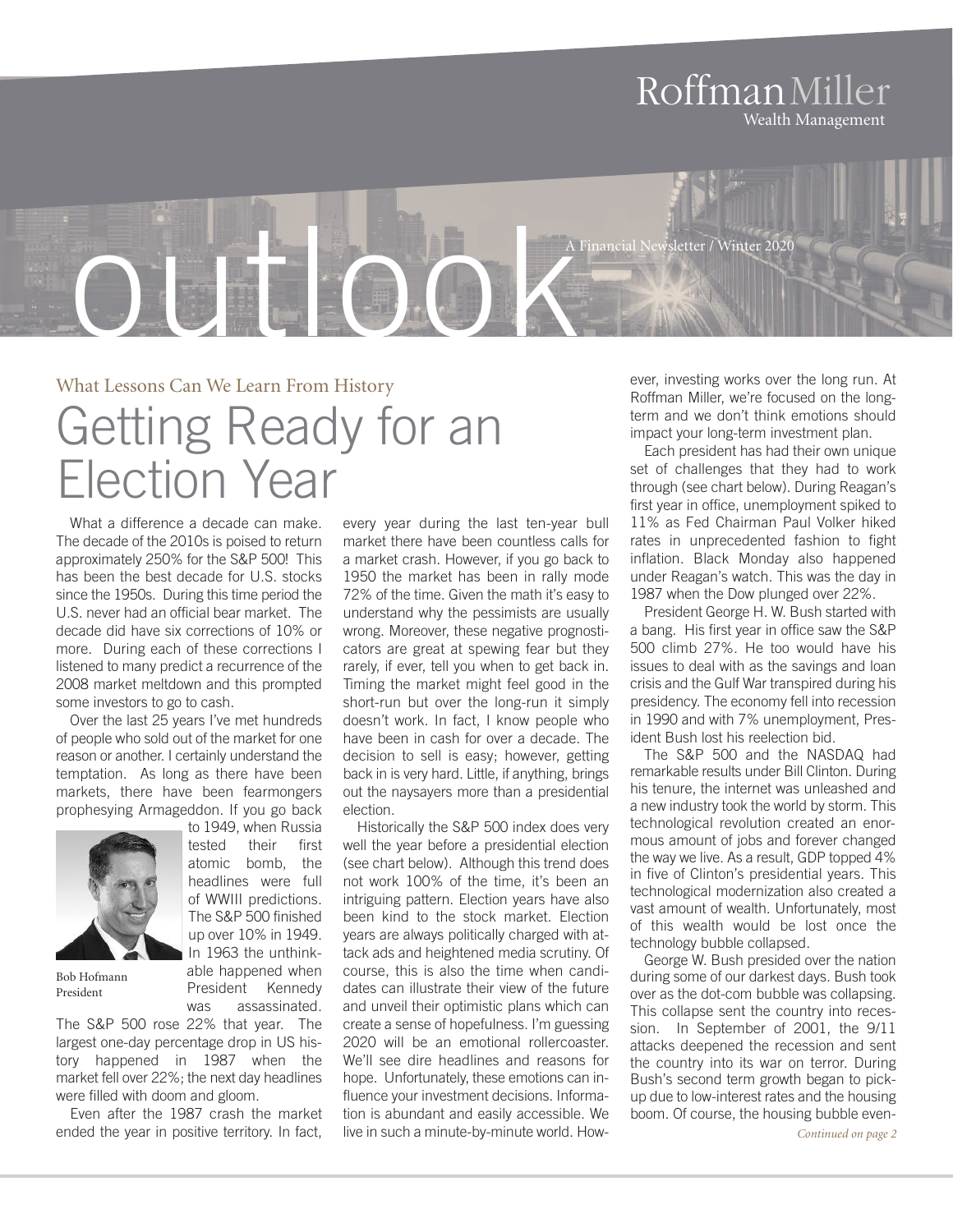#### *Continued from page 1*

tually collapsed, and the nation landed in the middle of the Great Recession of 2008. Economically speaking this was the most terrifying time in my lifetime.

Barack Obama entered office, just as the Great Recession was ending. The financial and auto industries were saved by government bailouts. In 2009 unemployment topped 10%. Obama became president in January of 2009 and the stock market bottomed in March of the same year. This bottoming process started the beginning of the

## Changes for 2020 New I.R.S. Contribution Limits

Provided by Lori Hartman

**The I.R.S. just increased the annual contribution limits on IRAs, 401(k)s, and other widely used retirement plan accounts for 2020.** Here's a quick look at the changes.

• Annual contributions into any type of IRA is up to \$6,000. The limit is \$7,000 if you will be 50 or older at any time in 2020.1,2

• Annual contribution limits for 401(k)s, 403(b)s, the federal Thrift Savings Plan, and most 457 plans also get a \$500 boost for 2020. The new annual limit on contributions is \$19,500. If you are 50 or older at any time in 2020, your yearly contribution limit for one of these accounts is \$26,000.1,2

• Are you self-employed, or do you own a small business? You may have a solo 401(k) or a SEP IRA, which allows you to make both an employer and employee contribution. The ceiling on total solo 401(k) and SEP IRA contributions rises \$1,000 in 2020, reaching \$57,000.3

• If you have a SIMPLE retirement account, the contribution limit for 2020 is \$13,500, up \$500 from the 2019 level. If you are 50 or older in 2020, your annual SIMPLE plan contribution cap is \$16,500.3

• Yearly contribution limits have also been set a bit higher for Health Savings Accounts (which may be used to save for retirement medical expenses). The 2020 limits: \$3,550 for individuals with single medical coverage and \$7,100 for those covered under qualifying family plans. If you are 55 or older in 2020, those respective limits are \$1,000 higher.<sup>4</sup>

This material was prepared by MarketingPro, Inc., and does not necessarily represent the views of the presenting party, nor their affiliates. This information has been derived from sources believed to be accurate. Please note - investing involves risk, and past performance is no guarantee of future results. The publisher is not engaged in rendering legal, accounting or other professional services. If assistance is needed, the reader is advised to engage the services of a competent professional. This information should not be construed as investment, tax or legal advice and may not be relied on for the purpose of avoiding any Federal tax penalty. This is neither a solicitation nor recommendation to purchase or sell any investment or insurance product or service, and should not be relied upon as such. All indices are unmanaged and are not illustrative of any particular investment.

#### **Citations**.

1 - irs.gov/retirement-plans/plan-participant-employee/retirement-topics-ira-contribution-limits [11/8/19] 2 - irs.gov/newsroom/401k-contribution-limit-increases-to-19500-for-2020-catch-up-limit-rises-to-6500  $[11/6/19]$ 

3 - forbes.com/sites/ashleaebeling/2019/11/06/irs-announces-higher-2020-retirement-plan-contribution-limits-for-401ks-and-more/ [11/6/19]

4 - cnbc.com/2019/06/03/these-are-the-new-hsa-limits-for-2020.html [6/4/19]

longest bull market run in our country's history and the S&P 500 almost tripled during the Obama era.

What lessons can we learn from this history? Every president has challenges to deal with. During each of these presidential terms, there were plenty of reasons to eschew investing. Americans persevere and work hard to overcome obstacles. There is an upward bias to progress in humanity and regardless of the circumstances, America has always found a way to succeed. Timing the market and going to cash due to headlines is not a productive investment strategy. Staying invested and having a long-term investment horizon is the key to successful investing. As always, our dedicated team at Roffman Miller is here to help if you have any questions or if you'd like to review your goals, investments or financial plan.

*Bob Hofmann, President*

#### **PRESIDENTIAL RETURNS (pre-election and election year)**

| <b>President</b>     | <b>Pre-Election</b><br><b>Return</b> | <b>Election Year</b><br><b>Return</b> |
|----------------------|--------------------------------------|---------------------------------------|
| Franklin D Roosevelt | 41%                                  | 27%                                   |
| John F. Kennedy      | 18%                                  | 12%                                   |
| Gerald Ford          | (17%)                                | (29%)                                 |
| Ronald Reagan        | 25%                                  | $(10\%)$                              |
| <b>Bill Clinton</b>  | 34%                                  | 20%                                   |
| George W. Bush       | 26%                                  | 8%                                    |
| Barack Obama         | በ%                                   | 13%                                   |

#### **S&P 500 PERFORMANCE DURING THE FOUR-AND EIGHT-YEAR PRESIDENTIAL TERMS**

| <b>President</b>    | 1st Term | 2nd Term |
|---------------------|----------|----------|
| Ronald Reagan       | 30%      | 67%      |
| George H. W. Bush   | 51%      | n/a      |
| <b>Bill Clinton</b> | 79%      | 73%      |
| George W. Bush      | (12%)    | (31%)    |
| Barack Obama        | 85%      | 53%      |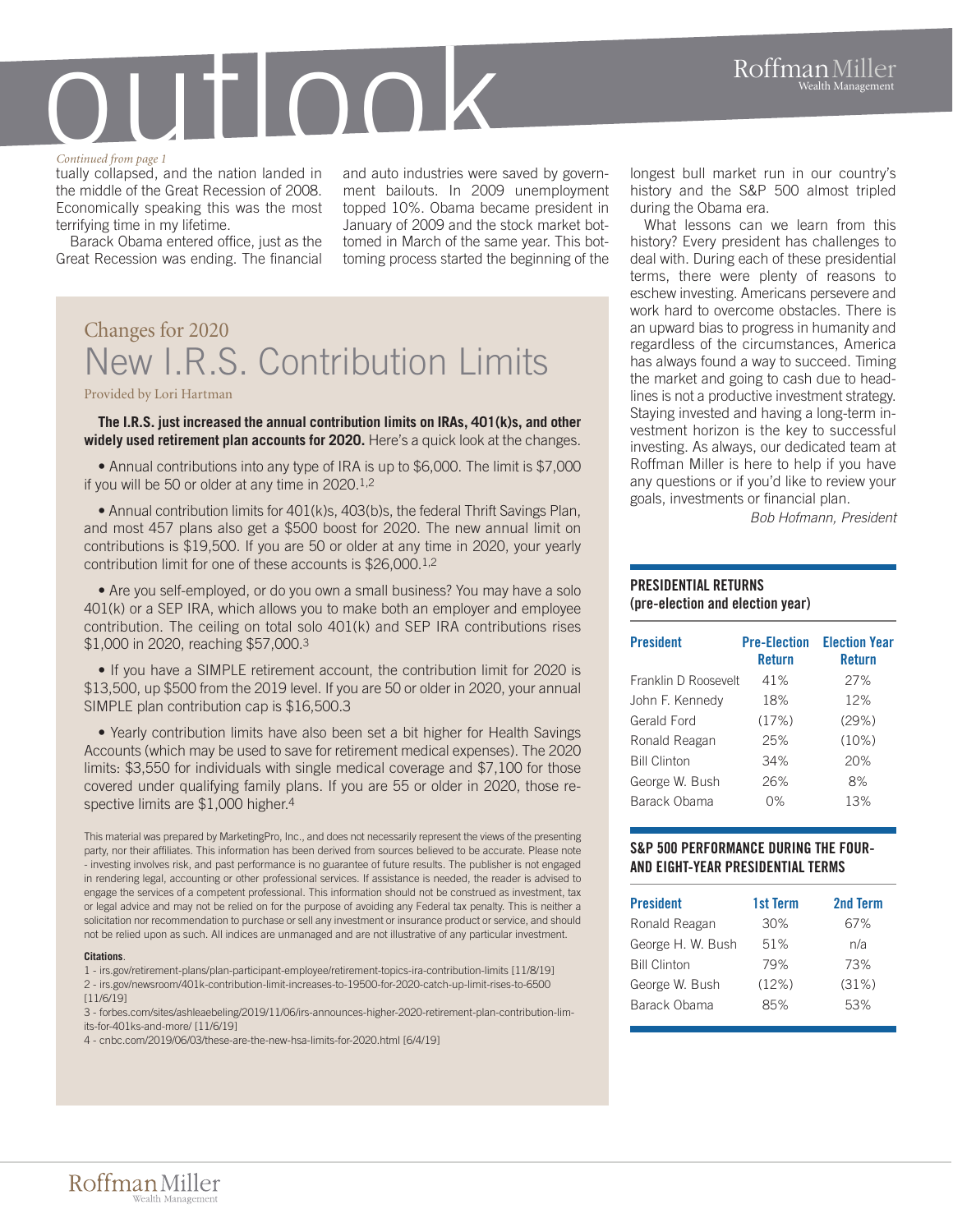#### A simple Q&A format based on what I thought you might want to ask

# Y2K+20

There are so many ways to start the first newsletter of a new decade. My initial thoughts were to talk about my investing experience over the past twenty years: the challenges, the triumphs, and the failures. The backdrop of that story starts with the tech wreck that began in early 2000, 9/11, the real estate bubble fueled by sub-prime mortgages, and the subsequent global<br>financial collapse.



collapse. Those were followed by the Flash Crash, the 2011 federal debt ceiling crisis, a collapse in oil and gas prices, zero interest rate policy, Brexit, and trade wars. Not to

Chief Investment Officer mention the rise of Mark Frombach

smart phones, social media, and online everything. But then I read Bob's article; he seems to have covered most of that.

Instead, I opted for a simple Q&A format based on what I thought you might want to ask.

#### *How did we do in 2019?*

We had a terrific year. Our stock portfolio blended some high-growth companies, consumer staples, and consistent dividend payers to produce a nice return. The market fell dramatically in the fourth quarter of 2018 so there was room for a rebound. As markets rose in 2019, some stocks became more expensive. There are two factors that determine the price of a stock, earnings and investor sentiment. Earnings determine the long-run success. In the short term, however, investor sentiment can drive stock prices suddenly higher or lower.

Remember that fourth quarter of 2018? Stocks fell 17.5% over a 12-week period primarily based on fears that trade negotiations with China were not going well and the trade friction was having a negative impact on the U.S. economy. Over the course of 2019 increasingly positive headlines, along with the Federal Reserve's decision to lower interest rates again, assuaged investors' fears. The rebound in stock prices that followed was partially due to year-over-year earnings growth but partially due to stocks simply becoming more expensive once investors felt more comfortable and were willing to pay higher prices. A stock becomes more expensive when its pricing ratios (price-to-earnings, or P/E, for example) increase, not simply when the price of the stock increases.

Two standouts from 2019 were discussed at our latest Investment Committee meeting: Apple and Microsoft. Last year Apple's earnings were unchanged compared to the prior year's. That means 100% of the rise in the stock price of Apple was attributable to increased optimism. Apple products are largely made in China, and China is also a huge consumer of Apple products. This is one stock that was buoyed by positive sentiment around U.S./China relations, leading to a much higher P/E ratio.

Microsoft stock saw a dramatic price increase last year as well. But in this case, the company had impressive earnings growth. About half of the stock's price increase was due to higher earnings, and about half was due to P/E expansion.

Are we concerned about the higher prices? At times, but by paying attention to the reasons why the prices are increasing and maintaining a balance of the types of companies we hold, I think our stock portfolio allows clients to confidently hold a higher percentage of equities. Over time, that can lead to tax efficiencies and greater returns on the overall portfolio.

#### *What do you think about 2020?*

As most of you know, we do not make any near-term forecasts. The reason can be found in the paragraphs above: in the longrun, earnings rule. We simply cannot predict the global events that will dictate stock prices in the short term.

With that disclaimer out of the way, the landscape for investors is a mix of positives and negatives. Interest rates are low and that's great for stocks. But bond investors continue to suffer from low incomes. There's a presidential election this year that will provide uncertainty in the markets – we have not even begun to hear what the platforms will be for the final candidates. As troubles with China seem to be easing, the U.S. is engaging once again with Iran. Economic conditions in Europe may be firming but at the same time strikes in Paris are crippling the economy of one of the area's largest cities.

Stock and bond prices are high and therefore more sensitive to geopolitical and economic news. These factors, and those mentioned above, could combine to make 2020 a volatile year. It is hard to imagine stocks advancing dramatically because of the P/E expansion seen last year, but it is possible we could end up with market gains that mimic corporate earnings growth (mid-to-high single digit percent gains).

#### *Are you doing anything different?*

You have depended on us to have a consistent approach, and this remains a hallmark of how we invest. We still look for high quality companies that have enduring products, good management, and financial strength. We hold many companies that pay higher and higher dividends each year. Some companies that have focused on profitable revenue growth do not pay dividends, and we own some of those, too. The market has had no patience recently for good companies that are reinvesting or are facing public image problems. We hold a few of those, because finding value is still a thing in investing.

#### *What do you think about interest rates?*

Everyone who has made predictions about the direction of interest rates has been wrong. Our process insulates us from the potential rising and falling of rates – by having rolling maturities, we are reinvesting in bonds at all rate levels and therefore averaging out our return. This is an alternative to staying all in cash while rates are low, a strategy that has just produced low returns for the past six or seven years. Irrespective of interest rates, a high-quality bond portfolio can be a hedge against economic risk and should be considered for all but the most growth-oriented portfolios.

The Fed has indicated that they would not change rates in 2020. That's normally what they'll say going into a presidential election because they don't want to seem biased one way or another. But should economic conditions change, the Fed has the right and responsibility to change their approach. A week ago, the economy looked so strong that rates were floating upward. Now we've engaged an enemy in the Middle East and for the short-term, at least, money may seek the safety of U.S. treasury bonds and rates could be suppressed further. These machi-

*Continued on the back page*